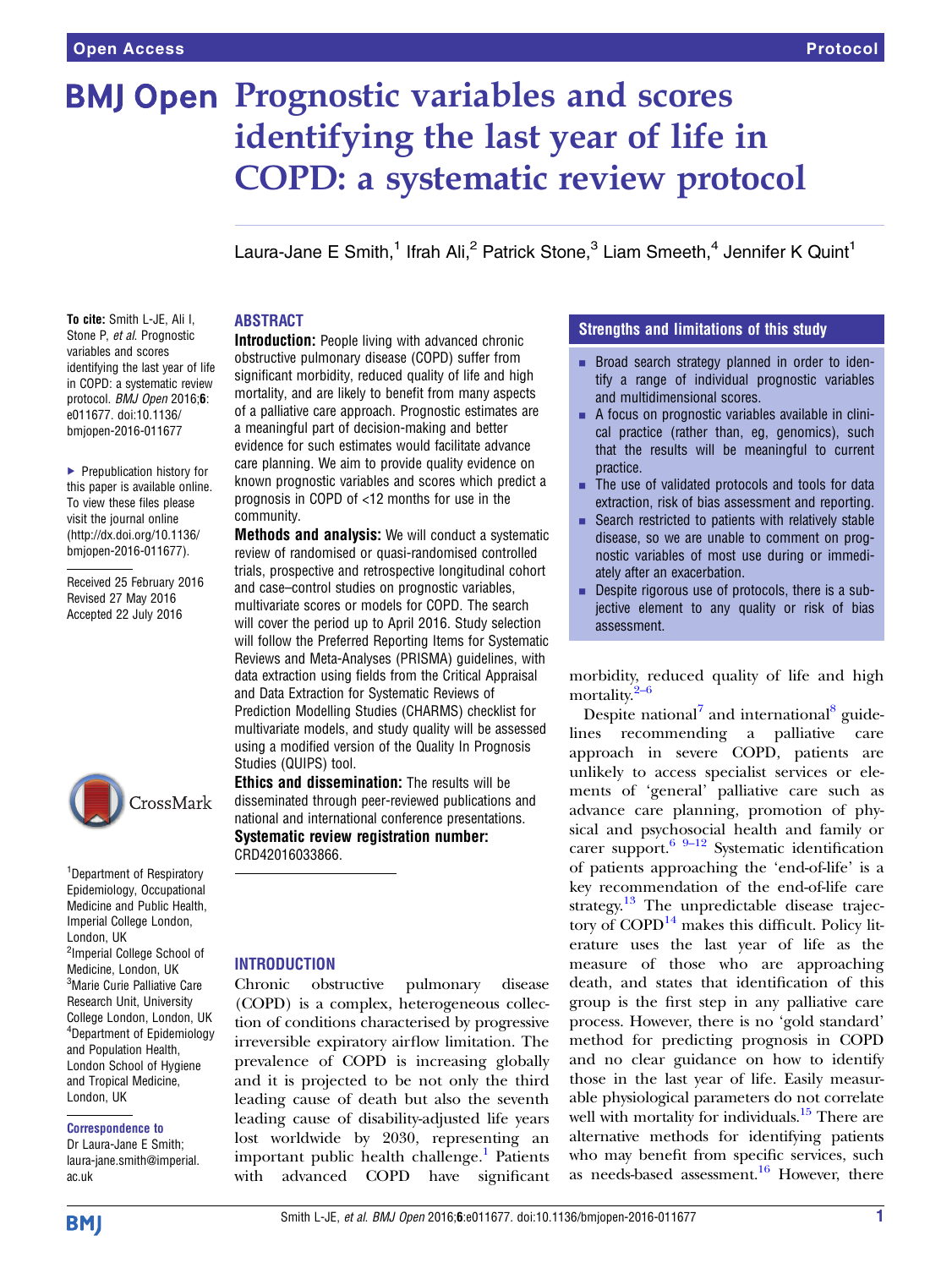are growing calls from patients, healthcare professionals and policymakers for better tools to aid prognostication which they see as a meaningful part of decision-making.<sup>[17 18](#page-3-0)</sup> Clinician predictions of survival are often inaccurate, and improvement in accuracy of prognostic tools has been identified as a research priority.<sup>19</sup>

A number of variables have been identified which are useful in making predictions about prognosis in COPD, in addition to the degree of airflow obstruction which was the historical way of staging the disease. $20$  Scores that combine a number of variables have also been developed, in recognition of the fact that COPD is a multisystem disease. None of these scores are in widespread routine clinical use. This is partly because some variables used in these scores are not captured during routine care. The most well-validated prognostic score in COPD is the BODE (body mass index  $(BMI)$ ,  $FEVI\%$ (forced expiratory volume in 1 s,  $%$  predicted for age and sex), MRC dyspnoea (Medical Research Council dyspnoea score) and  $6MWT$  (6 min walk test)) index.<sup>[21](#page-3-0)</sup> However, this has significant limitations as it requires a 6MWT, not routinely performed or recorded in primary care. A modification of the BODE score, the  $ADO^{22}$  $ADO^{22}$  $ADO^{22}$ (age, MRC dyspnoea, FEV1%), has been developed to address this problem. These scores were developed in small cohorts, although efforts to modify and validate them in larger cohorts and different settings have demonstrated some external validity[.23](#page-3-0)–<sup>25</sup>

A systematic review of multidimensional prognostic indices in COPD searched the literature up to September  $2010.<sup>26</sup>$  $2010.<sup>26</sup>$  $2010.<sup>26</sup>$  This study will have some important differences: we will consider the strength and utility not only of composite scores but also of individual prognostic variables. The only outcome of interest will be mortality, and not exacerbation or hospitalisation; and our focus will specifically be on prediction of prognosis towards the end of life (<12 months).

# METHODS AND ANALYSIS

#### Aim

We aim to investigate known prognostic variables and scores that predict prognosis in COPD. We are specifically interested in those variables that contribute to risk assessment of patients in the community (ie, not hospitalised) for death within <12 months. In developing this protocol, we referred to the Preferred Reporting Items for Systematic Reviews and Meta-Analyses protocols (PRISMA-P) 2015 statement, $27$  a guide for the standard reporting of systematic review protocols.

# Inclusion criteria ( participants, interventions, comparisons and outcomes)

Participants: Adults ≥35 years old with COPD as defined by GOLD.<sup>1</sup>

Interventions: We will include all randomised or quasi-randomised controlled trials, and prospective and retrospective longitudinal cohort and case–

control studies which investigate prognostic variables, multivariate scores or models for COPD. We will include studies that describe the development, validation or impact assessment of prediction models.

Comparisons: Comparators and controls are less relevant in prognostic than intervention studies and may be absent in cohort studies.

Outcomes: The primary outcome of interest will be allcause mortality ≤12 months following recording of prognostic variable or score.

#### Exclusion criteria

We will exclude the following literature: abstracts only (eg, conference paper), case studies and reviews; studies that are on patients with α-1-antitrypsin deficiency, or those who have undergone lung transplantation, lung volume reduction surgery or comparative interventional bronchoscopic procedures; studies in which the diagnostic criteria for COPD is unclear or does not meet GOLD criteria; studies in which people with COPD form a subgroup and no separate reporting is available; studies requiring hospitalisation to acquire or measure the prognostic variable or score; studies examining short-term prognosis following an exacerbation or hospitalisation; studies that investigate prognostic markers not easily available in clinical practice (eg, biomarkers in development, invasive investigations); and studies in which the only exposure is occupational or environmental (eg, air pollution).

#### Literature search

We will search Ovid MEDLINE, EMBASE, the Cochrane database, Cochrane CENTRAL, DARE and CINAHL up to 30 April 2016. We will use medical subject heading and text words related to COPD, and broad strategies to identify prognostic studies and prognostic markers, focused on advanced disease and the end of life (see fi[gure 1](#page-2-0)). Recognising potential limitations of electronic search strategies, we will supplement our search to identify potentially relevant studies from other sources, including reference lists of included studies, indexrelated articles on PubMed, and existing relevant reviews as well as Google Scholar search and ProQuest. Where necessary, authors will be contacted directly.

#### Selection of studies and extraction of data

Two authors will scan the titles and abstracts of all literature retrieved by the initial search against inclusion and exclusion criteria and select articles for full-text review. All data will be downloaded to Zotero $^{28}$  $^{28}$  $^{28}$  for data management. Two authors will review the full-text articles to assess eligibility for inclusion in the report. Differences of opinion will be resolved by consensus, or by arbitration by a third reviewer. The authors will extract data independently using a prespecified data extraction tool. This will include details of the study setting, study design, population, diagnostic criteria for COPD (including cut-points for FEV1% predicted), method of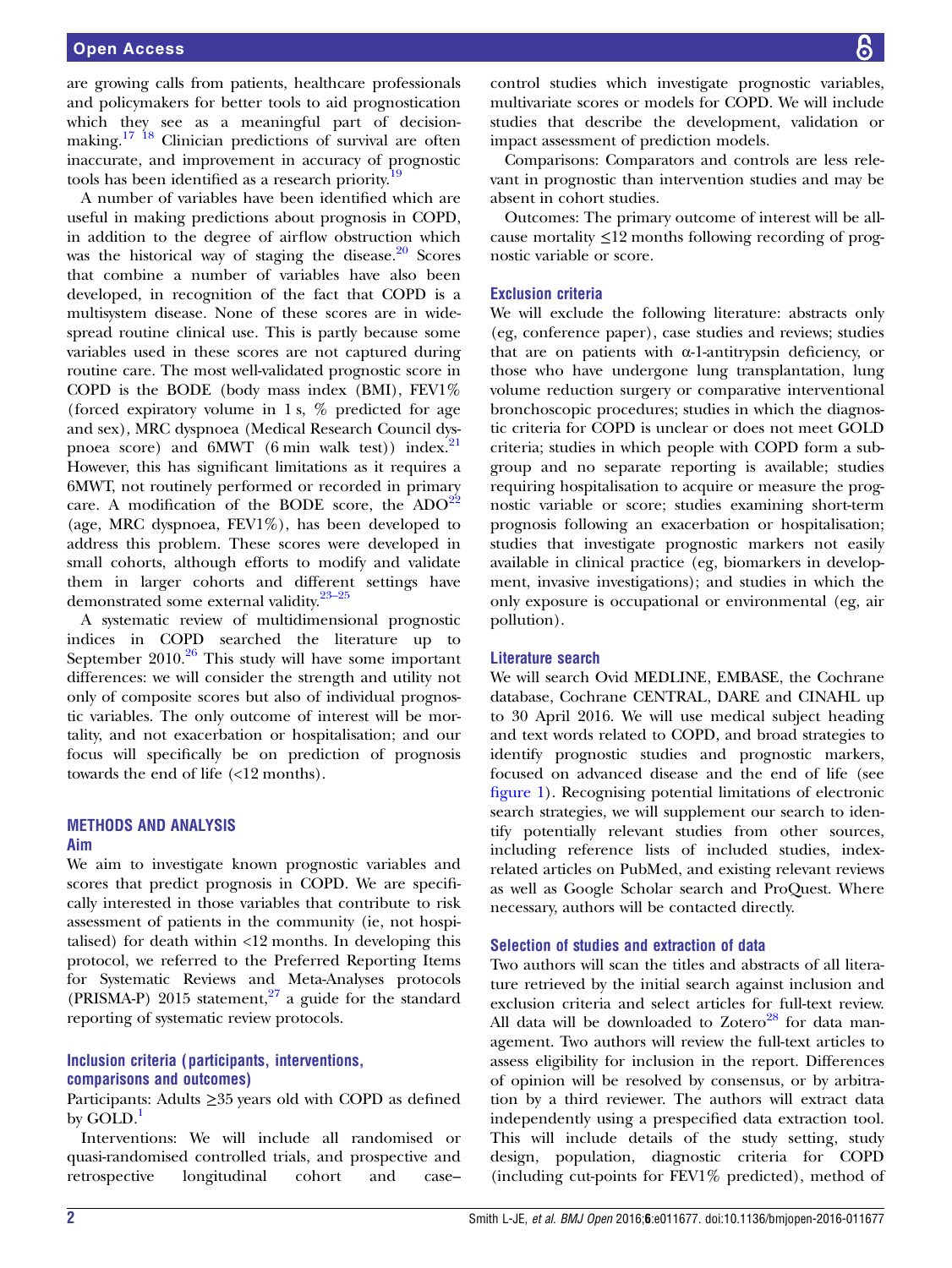<span id="page-2-0"></span>Figure 1 Example Ovid search strategy, developed with the help of a medical librarian.

|   | Search area  | Search terms                                                                                       |
|---|--------------|----------------------------------------------------------------------------------------------------|
| A | COPD         | exp Pulmonary Disease, Chronic Obstructive/                                                        |
|   |              | OR Pulmonary Emphysema/                                                                            |
|   |              | OR Lung Diseases, Obstructive/                                                                     |
|   |              | OR (chronic\$ adj bronchiti\$).mp                                                                  |
|   |              | OR (obstruct\$ adj (pulmonary or lung\$ or airway\$ or airflow\$ or bronch\$<br>or respirat\$)).mp |
| R | Prognostic   | exp Mortality/ OR incidence/ OR Follow-up studies/ OR prognos\$.mp OR                              |
|   | studies      | predict\$.mp OR stag\$.mp OR grad\$.mp OR course.mp                                                |
| C | Prognostic   | severity.mp OR marker\$.mp OR trigger\$.mp OR outcome\$.mp OR                                      |
|   | markers      | model\$.mp OR (clinical adj indicator\$).mp                                                        |
|   | and models   | OR (estim\$ adj survival).mp OR survival analysis/ OR risk score\$.mp OR                           |
|   |              | rating scale\$.mp                                                                                  |
| D | End of life/ | Palliative Care/ OR Terminal Care/ OR Hospice care/ OR Death/ OR                                   |
|   | advanced/    | palliat\$.mp OR (end adj stage).mp OR (late adj stage).mp OR death.mp OR                           |
|   | palliative   | dying.mp OR (terminal\$ adj ill\$).mp OR (end adj2 life).mp OR EOL care.mp                         |
|   |              | OR EOLC.mp OR (advance\$ adj disease\$).mp OR (advance\$ adj2 illness).mp                          |
|   |              | $(A \text{ and } D)$ and $(B \text{ or } C)$                                                       |
|   |              | Limit to "Humans"                                                                                  |
|   |              | Limit to "All Adult (19 plus years)"                                                               |

measurement of each prognostic variable and outcome definition. In addition, it will include fields relevant to multivariate models based on the CHARMS checklist<sup>[29](#page-3-0)</sup> such as modelling method, handling of predictors, method for selection of predictors, shrinkage of predictor weights, univariate and multivariate associations, model performance and evaluation. This will be piloted on the first five full-text reviews to ensure standardised use of the tool. The process of literature selection and reasons for exclusion will be fully documented and a  $PRISMA<sup>27</sup>$  $PRISMA<sup>27</sup>$  $PRISMA<sup>27</sup>$  flow diagram will be constructed.

#### Quality assessment

Two reviewers will assess quality and risk of bias of eligible studies based on prespecified domains. We will use an approach based on the Quality In Prognosis Studies  $\overline{(QUIPS)}$  tool,<sup>30</sup> specifically designed for prognostic reviews. We will consider questions under six domains: study participation and attrition, prognostic factor measurement, outcome measurement, confounding measurement and account, analysis and other. Consensus will be reached by discussion, or by arbitration by a third reviewer.

#### Data synthesis

Owing to clinical and methodological heterogeneity in potentially included studies identified in the scoping review, it is not expected that formal meta-analysis will be possible. The planned method for evidence synthesis is therefore a narrative synthesis of all identified evidence. We will summarise the range of outcome predictors that have been studied to date. With regard to composite scores, we will assess not only the quality of model building but also the degree to which the scores have been externally validated and to what degree clinical utility and impact has been assessed.

We anticipate that many of the studies will be in restricted populations, such as trial populations, that may not represent the population of patients with COPD in the community. We will thus be cognisant of and comment on possible spectrum bias $31$  and the implications for generalisability of findings. An assessment of the strength of evidence for each prognostic variable or score included will be formulated based on GRADE evi-dence profiles.<sup>[32](#page-3-0)</sup>

#### ETHICS AND DISSEMINATION

No ethical approval is required, since this study is a synthesis of published studies. The results will be submitted for peer-reviewed publication and will be presented at national and international conferences.

The protocol has been registered in the PROSPERO database: CRD42016033866. Any amendments to the study protocol will be documented contemporaneously on the PROSPERO database site.

Twitter Follow Laura-Jane Smith at [@drlaurajane](http://twitter.com/drlaurajane)

Contributors L-JES, JKQ, PS and LS made substantial contributions to the conception of the study. L-JES drafted the original protocol, with contributions from IA. It was reviewed by JKQ, PS and LS leading to revision for important intellectual content. All authors approved the final version for publication. L-JES acts as guarantor of the work.

Funding This work was supported by The Wellcome Trust grant number WT107183, awarded to L-JES. The funder provided feedback on the overall research fellowship plan, but had no direct role in developing the systematic review protocol.

Competing interests L-JES, IA and PS have nothing to disclose. JKQ reports grants from Medical Research Council, grants and personal fees from GlaxoSmithKline, grants from British Lung Foundation, personal fees from Astra Zeneca, outside the submitted work. LS reports grants from Wellcome Trust, grants from BHF, during the conduct of the study; grants from Wellcome Trust, grants from MRC, grants from NIHR, grants and personal fees from GSK, other from AstraZeneca, grants from European Union, outside the submitted work; and is a Trustee of the British Heart Foundation.

Provenance and peer review Not commissioned; externally peer reviewed.

**Open Access** This is an Open Access article distributed in accordance with the terms of the Creative Commons Attribution (CC BY 4.0) license, which permits others to distribute, remix, adapt and build upon this work, for commercial use, provided the original work is properly cited. See: [http://](http://creativecommons.org/licenses/by/4.0/) [creativecommons.org/licenses/by/4.0/](http://creativecommons.org/licenses/by/4.0/)